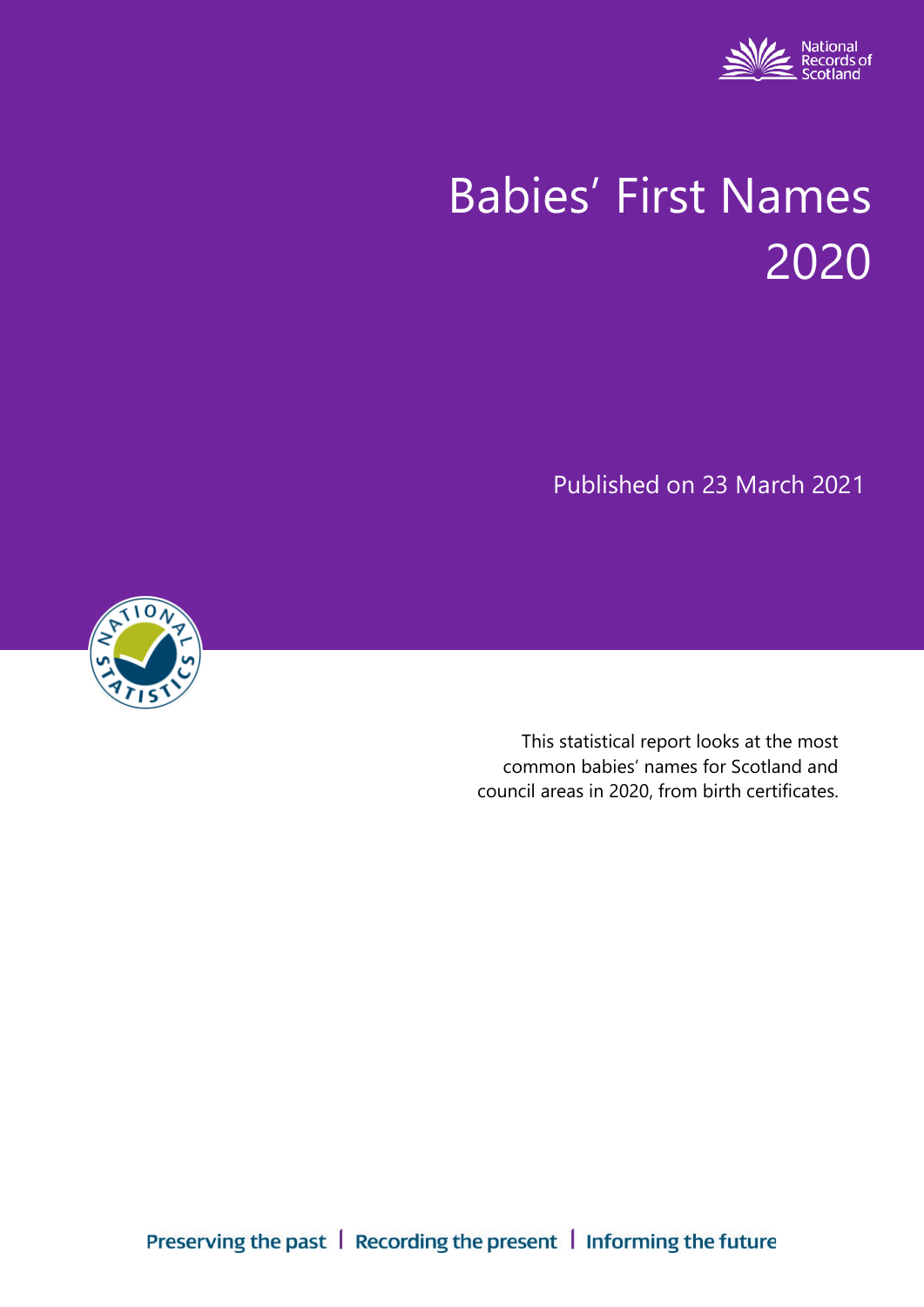# **For the first time, Isla was the top baby girl's name in 2020**

Isla was the top baby girl's name in 2020 despite fewer baby girls being named Isla than in previous years. This is part of a larger trend of falling births and increasing variety in baby names for both boys and girls.

Isla was ranked top with mothers aged 35+. But only ranked 7th with mothers aged under 25.

Many more girls are now being given 'unique' names (i.e. the only girl born in 2020 given a certain name). In 1974 only about 1 in 30 baby girls were given a unique name. In 2020 about 1 in 8 baby girls were given a unique name.

#### 19 347 33 300 2 276 1 267 5 254 7 201 8 334 2 284 9 275 19 261 2 208 36 183 Sophia 36 Charlotte Amelia 2 Lily Ella Grace 19 19 Grace Ava Sophie Emily Freya Isla Olivia 180 1 Millie 178 1 Evie 176 **Rosie** 171 1 Maisie 1 Mia 170 6 168 Jessica 161 1 Ellie 161 1974 1 Aria 2020 1974 2020

Top 20 baby girl's names in 2020



**National** Records of cotland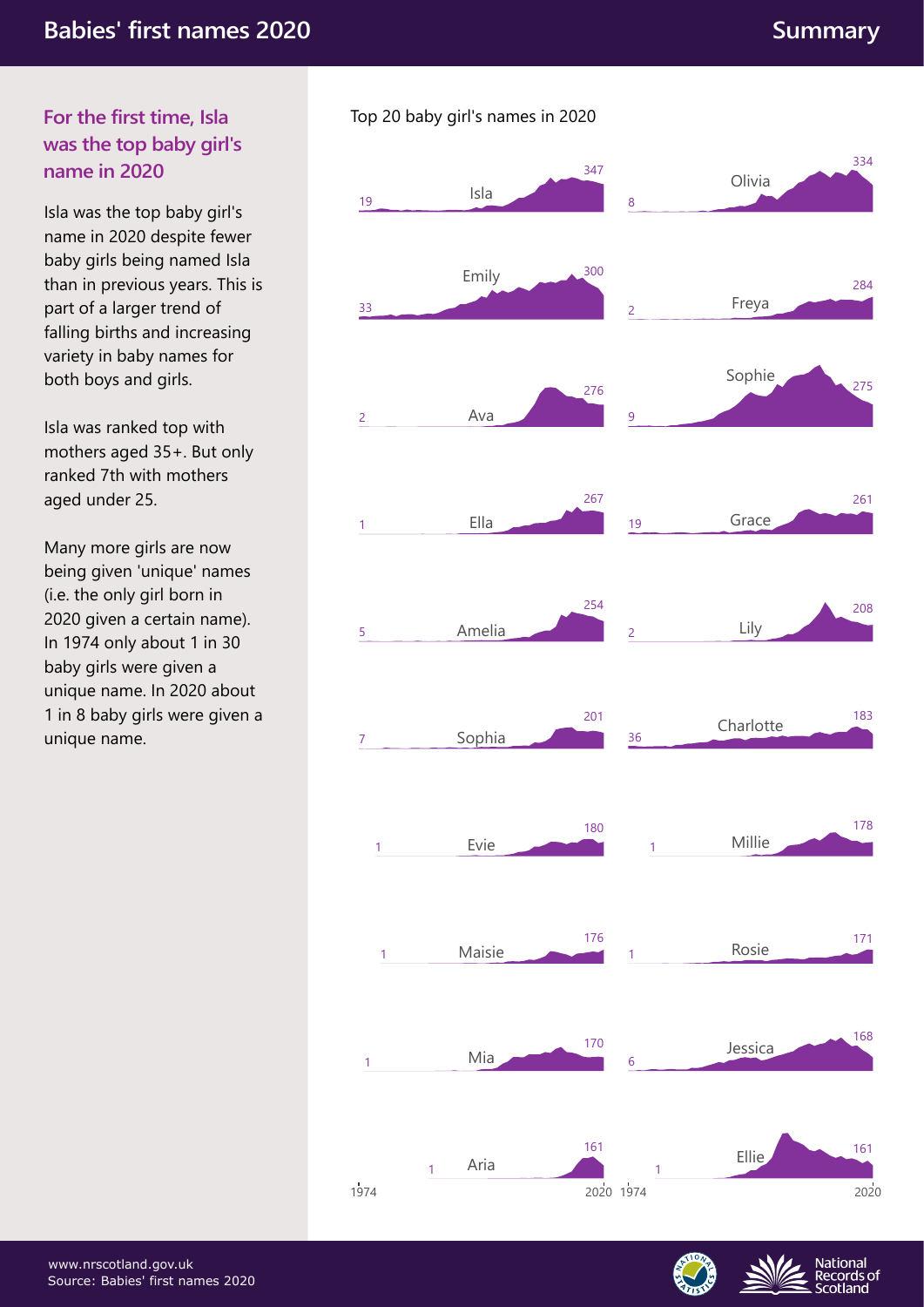Top 20 baby boy's names in 2020



## **Jack is the top name for the 13th year in a row**

Jack was the top baby boy's name in 2020 despite fewer baby boys being named Jack over the last couple of decades. This is part of a larger trend of falling births and increasing variety in baby names for both boys and girls.

Jack was ranked second with mothers 35+ years old but only ranked 17th with mothers under 25.

Many more boys are now being given 'unique' names (i.e. the only boy born in 2020 given a certain name). In 1974 only about 1 in 50 baby boys were given a unique name. In 2020 there were more than 1 in 12 baby boys given a unique name.



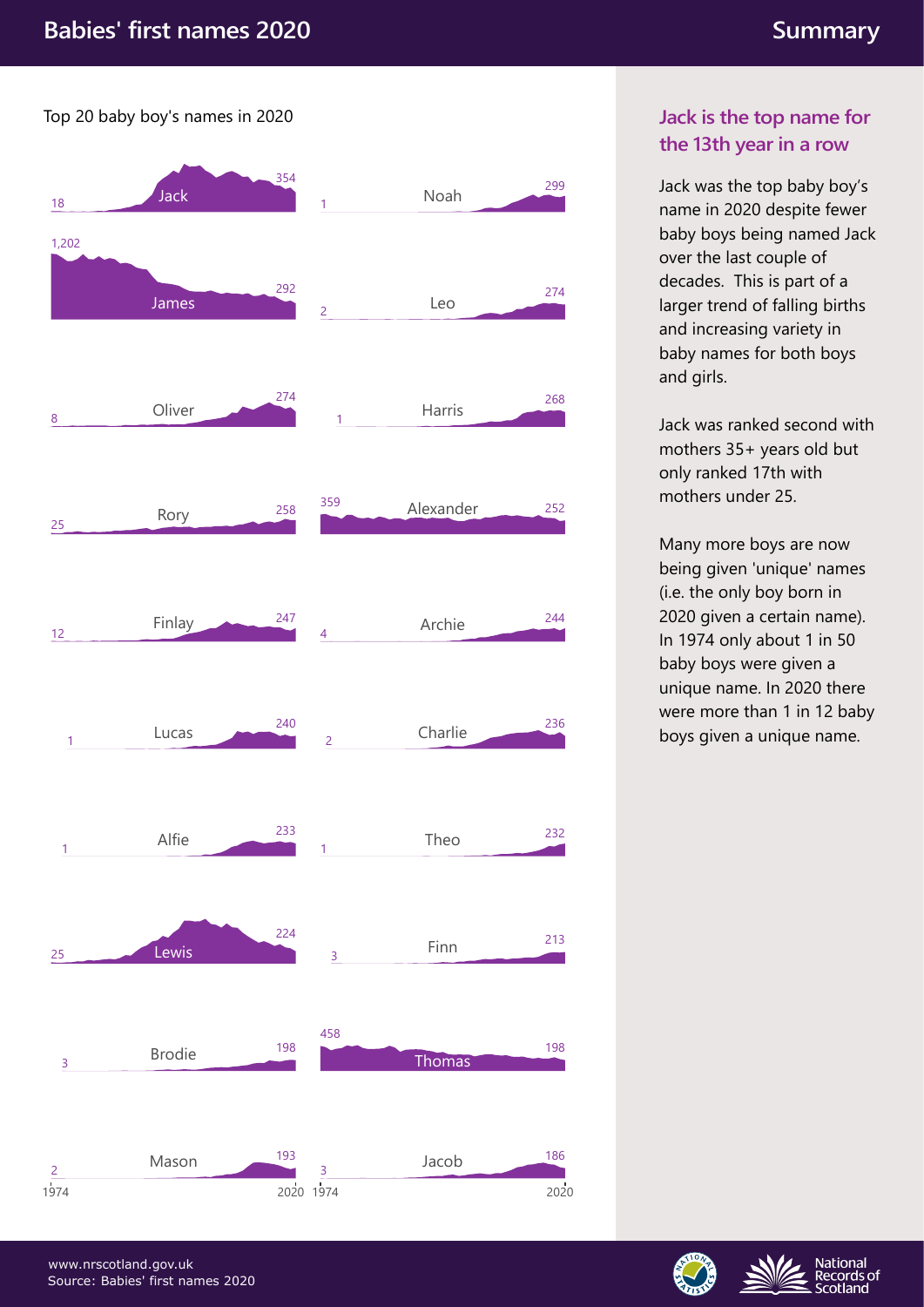## **The top baby names vary a lot across the country**

East Dunbartonshire and Aberdeenshire were the only areas that followed the national trend with **Isla** and **Jack** being the top (or joint top) names.

All other council areas have different combinations of most popular names.

| <b>Council Area</b>          | Top girls name(s)<br>either 1st or joint 1st | Top <b>boys</b> name(s)<br>either 1st or joint 1st |  |  |  |
|------------------------------|----------------------------------------------|----------------------------------------------------|--|--|--|
| Aberdeen City                | Isla                                         | Daniel                                             |  |  |  |
| Aberdeenshire                | Isla                                         | Harris, Jack                                       |  |  |  |
| Angus                        | Isla                                         | <b>Harris</b>                                      |  |  |  |
| Argyll and Bute              | Olivia, Rosie                                | Alfie, Arran, Harry, Noah, William                 |  |  |  |
| City of Edinburgh            | Isla                                         | Alexander, Oliver                                  |  |  |  |
| Clackmannanshire             | Olivia                                       | Luke                                               |  |  |  |
| <b>Dumfries and Galloway</b> | Isla                                         | Alfie, Harris                                      |  |  |  |
| Dundee City                  | Ava                                          | Alexander                                          |  |  |  |
| East Ayrshire                | Ella                                         | Alfie                                              |  |  |  |
| East Dunbartonshire          | Isla                                         | Jack                                               |  |  |  |
| East Lothian                 | Olivia                                       | James                                              |  |  |  |
| East Renfrewshire            | Emily                                        | Jack                                               |  |  |  |
| <b>Falkirk</b>               | Emily                                        | Brodie, Lucas                                      |  |  |  |
| Fife                         | Olivia                                       | Jack                                               |  |  |  |
| <b>Glasgow City</b>          | Freya                                        | Muhammad                                           |  |  |  |
| Highland                     | Emily                                        | Archie                                             |  |  |  |
| Inverclyde                   | Sophia                                       | Jack                                               |  |  |  |
| Midlothian                   | Ella                                         | Harris                                             |  |  |  |
| Moray                        | Ella                                         | Archie                                             |  |  |  |
| Na h-Eileanan Siar           | Freya                                        | Alexander, Lachlan                                 |  |  |  |
| North Ayrshire               | Freya                                        | Alexander, Rory                                    |  |  |  |
| North Lanarkshire            | Olivia                                       | Jack                                               |  |  |  |
| Orkney Islands               | Ava, Freya                                   | Jack                                               |  |  |  |
| Perth and Kinross            | Charlotte                                    | Oliver                                             |  |  |  |
| Renfrewshire                 | Emily                                        | Charlie, Leo, Oliver                               |  |  |  |
| Scottish Borders             | Isla                                         | Archie                                             |  |  |  |
| Shetland Islands             | Krissi                                       | Brodie, Theo, Tommy                                |  |  |  |
| South Ayrshire               | Ella, Emily                                  | James                                              |  |  |  |
| South Lanarkshire            | Sophie                                       | Jack                                               |  |  |  |
| Stirling                     | Isla                                         | Archie, Harris, James                              |  |  |  |
| <b>West Dunbartonshire</b>   | Olivia                                       | Noah                                               |  |  |  |
| West Lothian                 | Grace, Olivia                                | Oliver                                             |  |  |  |



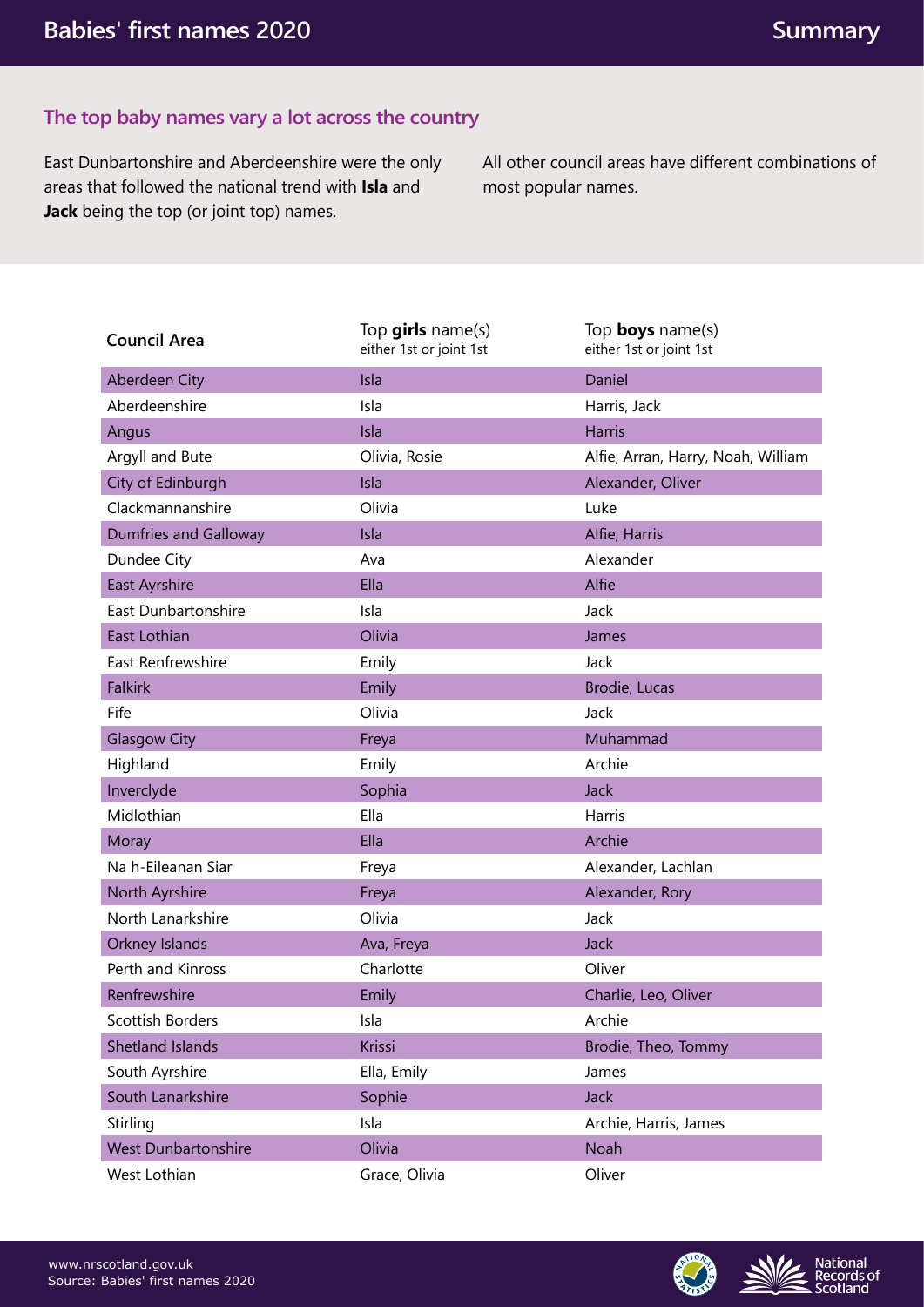# **Contents**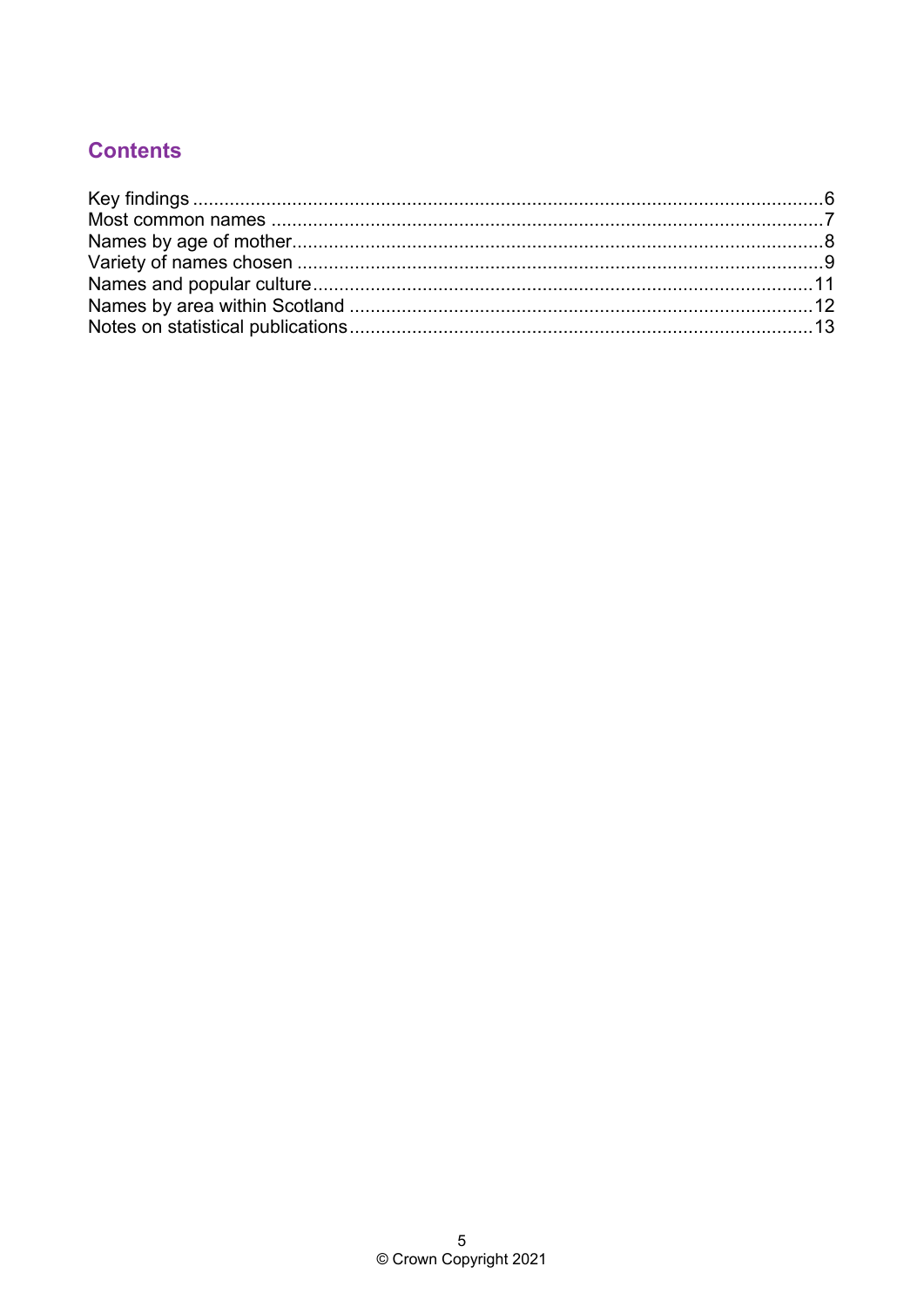# <span id="page-5-0"></span>**Key findings**

- Isla and Jack were the most common names for girls and boys in Scotland in 2020.
- Isla moved up 2 places in the overall rankings from last year, and became the most common name for girls for the first time. There were fewer girls named Isla in 2020 than in 2019, but Olivia (previously the most common, now second) and Emily (previously the second most common, now third) fell by greater amounts.
- Jack remained the most common boys name for the  $13<sup>th</sup>$  consecutive year. Noah rose by 6 places to be the second most common name for baby boys, followed by James which remained third.
- Maeve (up by 130 places to  $86<sup>th</sup>$ ) and Ayda (up by 63 places to  $91<sup>st</sup>$ ) were the girls names that rose by the highest number of places within the top 100. For boys, Roman (up 68 places to 33<sup>rd</sup>) and Finley (up 48 places to 88<sup>th</sup>) rose by the largest number of places in the top hundred.

## **How has the popularity of your name changed?**

Visit our [interactive charts](https://scotland.shinyapps.io/nrs-baby-names/) and search for any name to see how many babies were given this name between 1974 and 2020 in Scotland.

- Younger and older mothers chose different names for their babies. There were only 2 boys' names and 4 girls' names which featured in the top 10 for both mothers aged under 25 and those aged 35 or over.
- Olivia and Noah were the most common names for girls and boys with mothers aged under 25. For mothers aged 35 and over, the most common names were Isla and James.
- The variety of names has increased over time and the number of different names given to babies rose to the highest ever level in 2020. For baby girls, there were an average of 190 different names for every thousand babies, for boys it was 141 names per thousand. This means that children going to school over the next few years are much less likely to share their name with a classmate than their parents' or grandparents' generations were.
- There is also variation in baby names within Scotland, with only two out of thirty-two council areas picking both Isla and Jack as the top (or joint top) names.

#### **Data for this publication:**

[All names given to babies in 2020](https://www.nrscotland.gov.uk/files/statistics/babies-names/20/babies-first-names-20-full-list.xlsx)

[All names given to babies between 1974-2020](https://www.nrscotland.gov.uk/files/statistics/babies-names/20/babies-first-names-all-names-all-years.csv)

[Charts and tables from this publication](https://www.nrscotland.gov.uk/files/statistics/babies-names/20/babies-first-names-20-data.xlsx)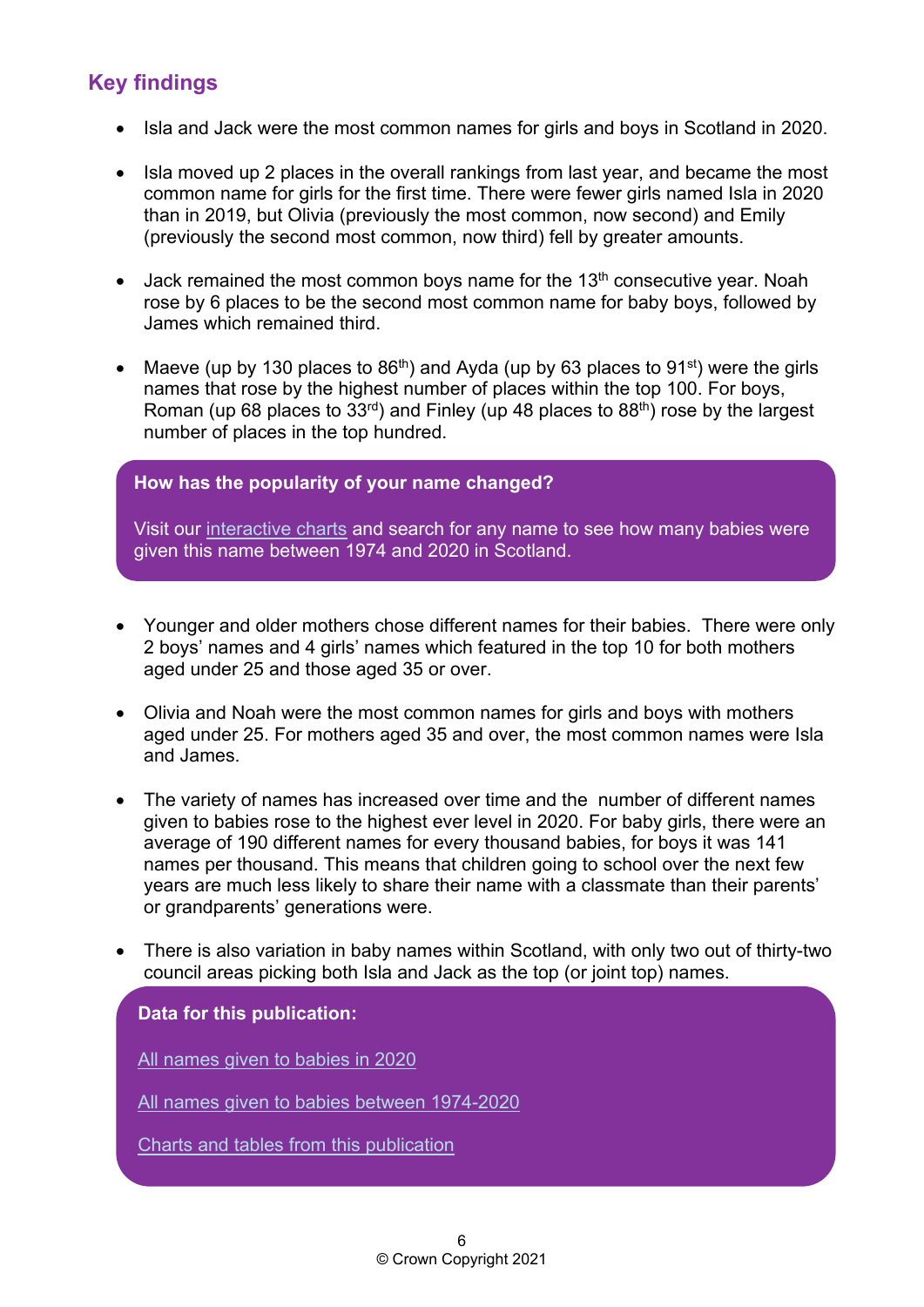## <span id="page-6-0"></span>**Most common names**

The most common babies names for girls and boys in Scotland in 2020 were Isla and Jack. This is the first time Isla has been the top name for girls, while Jack has been the top boys' name since 2008.

The boys' top ten names had three new entrants in 2020, with Alexander, Finlay and Archie replacing Charlie, Alfie and Lewis. This is the first time that Lewis has not been in the top ten since 1996. Archie and Finlay have entered the top ten for the first time.

The girls' top ten had one new entrant, with Lily replacing Charlotte. Lily was the second most common girls name back in 2011, and has returned to the top ten for the first time since 2015. An alternative spelling, Lilly, also rose by 15 places to 69<sup>th</sup>.

| <b>Boys</b>                      |               |               | Change in            | <b>Girls</b>      |             |               | Change in            |  |
|----------------------------------|---------------|---------------|----------------------|-------------------|-------------|---------------|----------------------|--|
| Rank <sup>1</sup>                | <b>Name</b>   | <b>Number</b> | Ranking<br>2019-2020 | Rank <sup>1</sup> | <b>Name</b> | <b>Number</b> | Ranking<br>2019-2020 |  |
|                                  |               |               |                      |                   |             |               |                      |  |
| 1                                | Jack          | 354           | no change            | 1                 | Isla        | 347           | $+2$                 |  |
| $\overline{2}$                   | Noah          | 299           | $+6$                 | $\overline{2}$    | Olivia      | 334           | $-1$                 |  |
| 3                                | James         | 292           | no change            | 3                 | Emily       | 300           | $-1$                 |  |
| $4=$                             | Leo           | 274           | $+3$                 | 4                 | Freya       | 284           | $+5$                 |  |
| $4=$                             | Oliver        | 274           | $-2$                 | 5                 | Ava         | 276           | $+1$                 |  |
| 6                                | Harris        | 268           | $-1$                 | 6                 | Sophie      | 275           | $-2$                 |  |
| 7                                | Rory          | 258           | +3                   | 7                 | Ella        | 267           | $-2$                 |  |
| 8                                | Alexander     | 252           | $+3$                 | 8                 | Grace       | 261           | no change            |  |
| 9                                | Finlay        | 247           | $+12$                | 9                 | Amelia      | 254           | $-2$                 |  |
| 10                               | Archie        | 244           | $+9$                 | 10                | Lily        | 208           | $+6$                 |  |
| 11                               | Lucas         | 240           | +3                   | 11                | Sophia      | 201           | $+3$                 |  |
| 12                               | Charlie       | 236           | -8                   | 12                | Charlotte   | 183           | $-2$                 |  |
| 13                               | Alfie         | 233           | $-4$                 | 13                | Evie        | 180           | +8                   |  |
| 14                               | Theo          | 232           | $+2$                 | 14                | Millie      | 178           | $+6$                 |  |
| 15                               | Lewis         | 224           | -9                   | 15                | Maisie      | 176           | $+11$                |  |
| 16                               | Finn          | 213           | $+5$                 | 16                | Rosie       | 171           | $+3$                 |  |
| $17 =$                           | <b>Brodie</b> | 198           | $+1$                 | 17                | Mia         | 170           | $+1$                 |  |
| $17 =$                           | Thomas        | 198           | $-1$                 | 18                | Jessica     | 168           | -7                   |  |
| 19                               | Mason         | 193           | +9                   | $19 =$            | Aria        | 161           | $-4$                 |  |
| 20                               | Jacob         | 186           | no change            | $19 =$            | Ellie       | 161           | -6                   |  |
| click here to view the full list |               |               |                      |                   |             |               |                      |  |

## **Table 1: Top 20 babies names in Scotland, 2020**

The fastest rising names in the top hundred for girls were Maeve (up by 130 places to  $86<sup>th</sup>$ ) and Ayda (up by 63 places to 91st).

There is a lot of year-on-year change in the top hundred girls names, with 14 out of the 15 new entrants to the top hundred rising by 20 places or more. As well as Maeve and Ayda, the names Autumn, Quinn, Indie, Rosa, Piper, Mollie and Nina rose by 40 or more places.

For boys, the fastest rising names in the top hundred were Roman (up by 68 places to  $33<sup>rd</sup>$ ) and Finley (up by 48 places to  $88<sup>th</sup>$ ). These names joined the top hundred along with Joey, Teddy, Robbie, Myles, Frankie and Brody.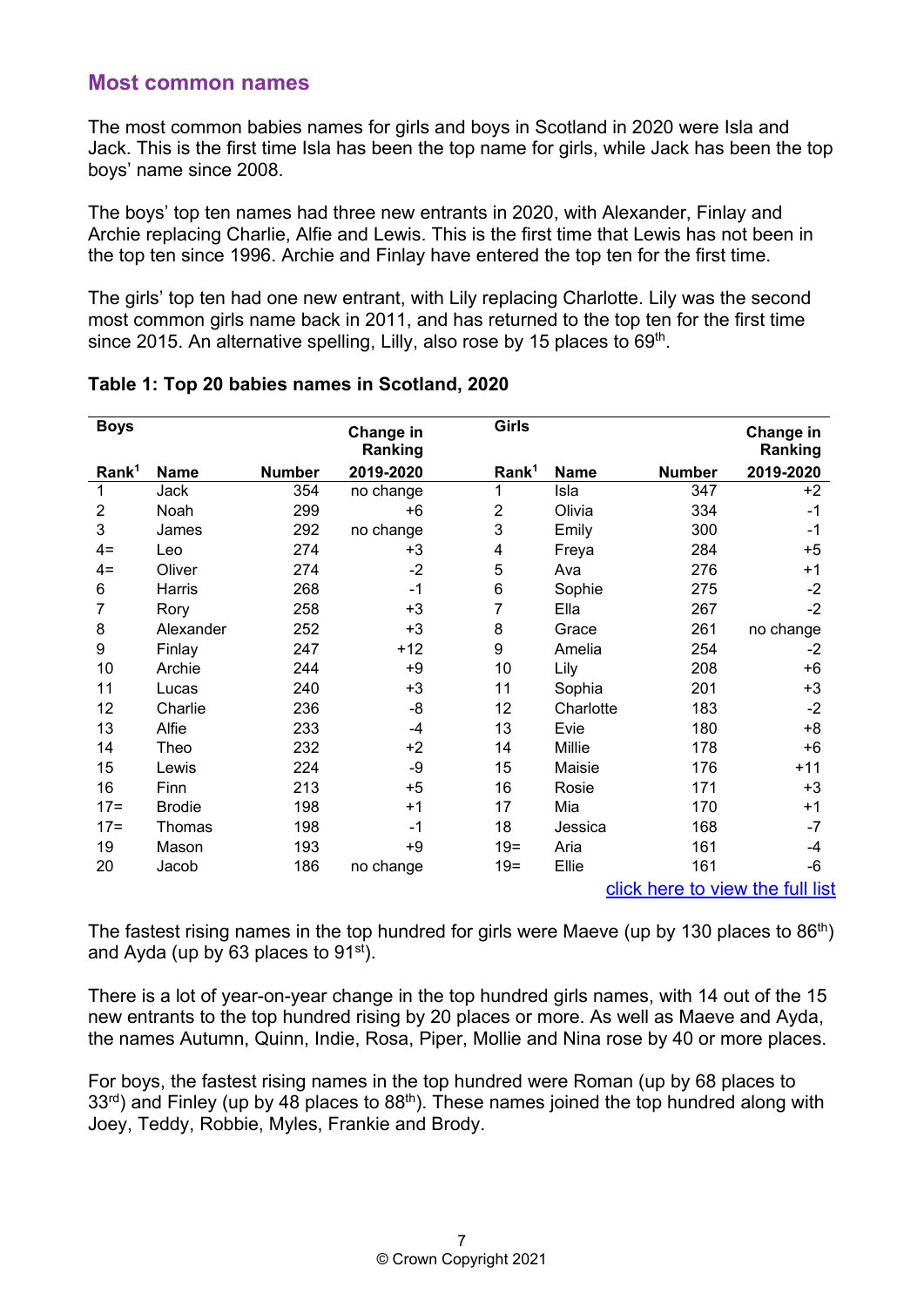# <span id="page-7-0"></span>**Names by age of mother**

Jack, the most popular name for boys in 2020, was the 2nd most popular name with mothers aged 35 and above, and only 17th with mothers aged under 25. James was the most popular name for boys with older mothers while Noah was ranked 1st for younger mothers.

Only 2 of the 10 leading boys names (Leo and James) chosen by mothers aged under 25 feature in the top 10 for mothers aged 35 and older. Shortened names, such as Tommy, are more popular with younger mothers with 3 included in the top 10, with older mothers preferring unabbreviated names, such as Alexander.





Isla, the most popular name for girls in 2020, was also the most popular name with mothers aged 35 and over but only ranked 7th with mothers aged under 25. Olivia, the most popular girls name of 2019, however was ranked 1st by younger mothers and 6th by older mothers.

Of the quickly rising names mentioned in the last section, some of these increases come from mostly younger mothers and some from mostly older mothers. Maeve didn't make the top 100 for mothers over 35, but was more popular for mothers aged under 25 and aged 25-29. Autumn followed a similar trend. Quinn and Rosa all appear to be rising due to their popularity among older mothers.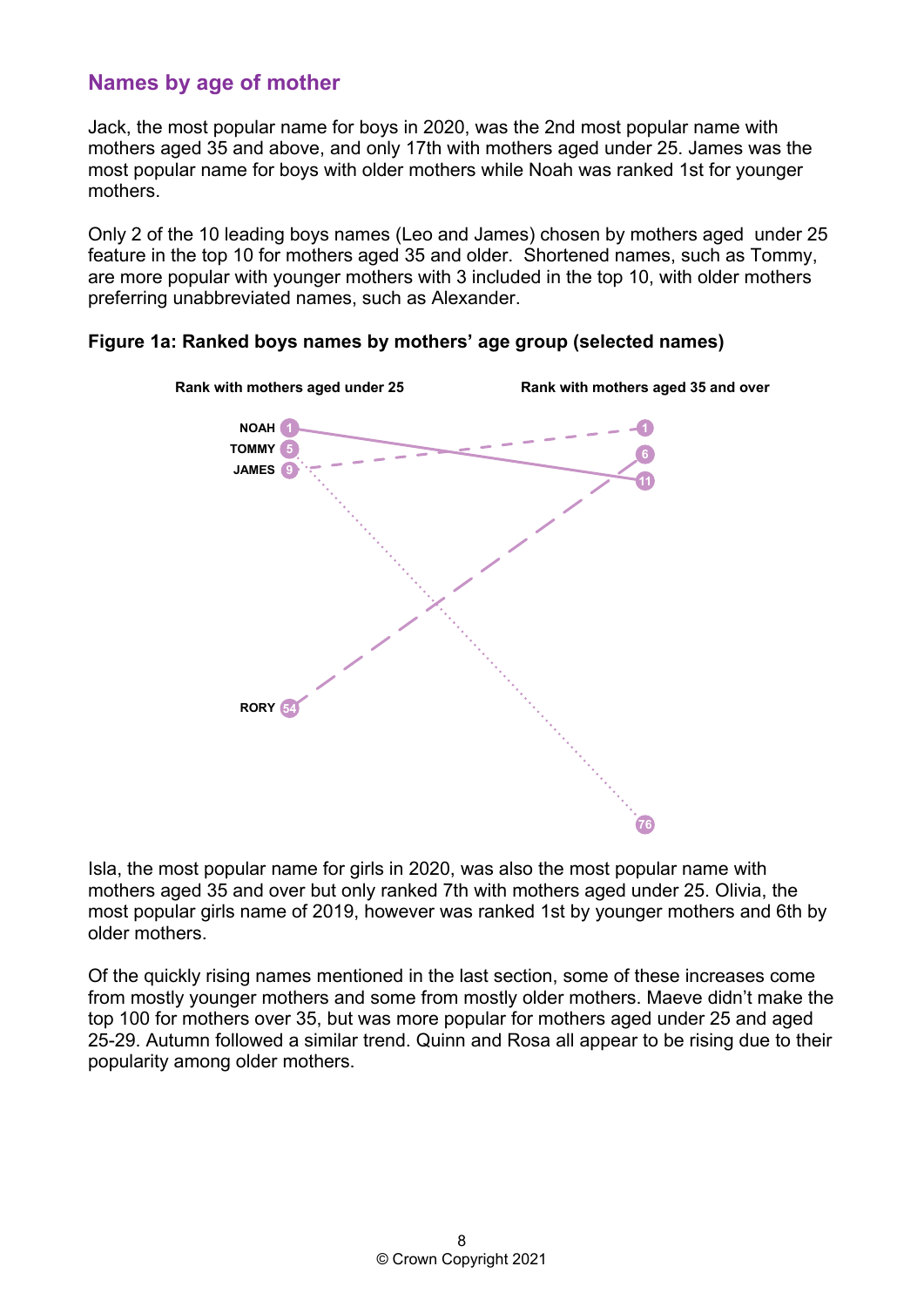#### **Figure 1b: Ranked girls names by mothers' age group (selected names)**



## <span id="page-8-0"></span>**Variety of names chosen**

In Scotland in 2020, there were 4,347 different first names given to girls and 3,375 different first names given to boys. These statistics are based on the birth registrations of 22,387 girls and 23,968 boys.

There is a much wider variety of names given to babies in 2020 compared to previous years.





9 © Crown Copyright 2021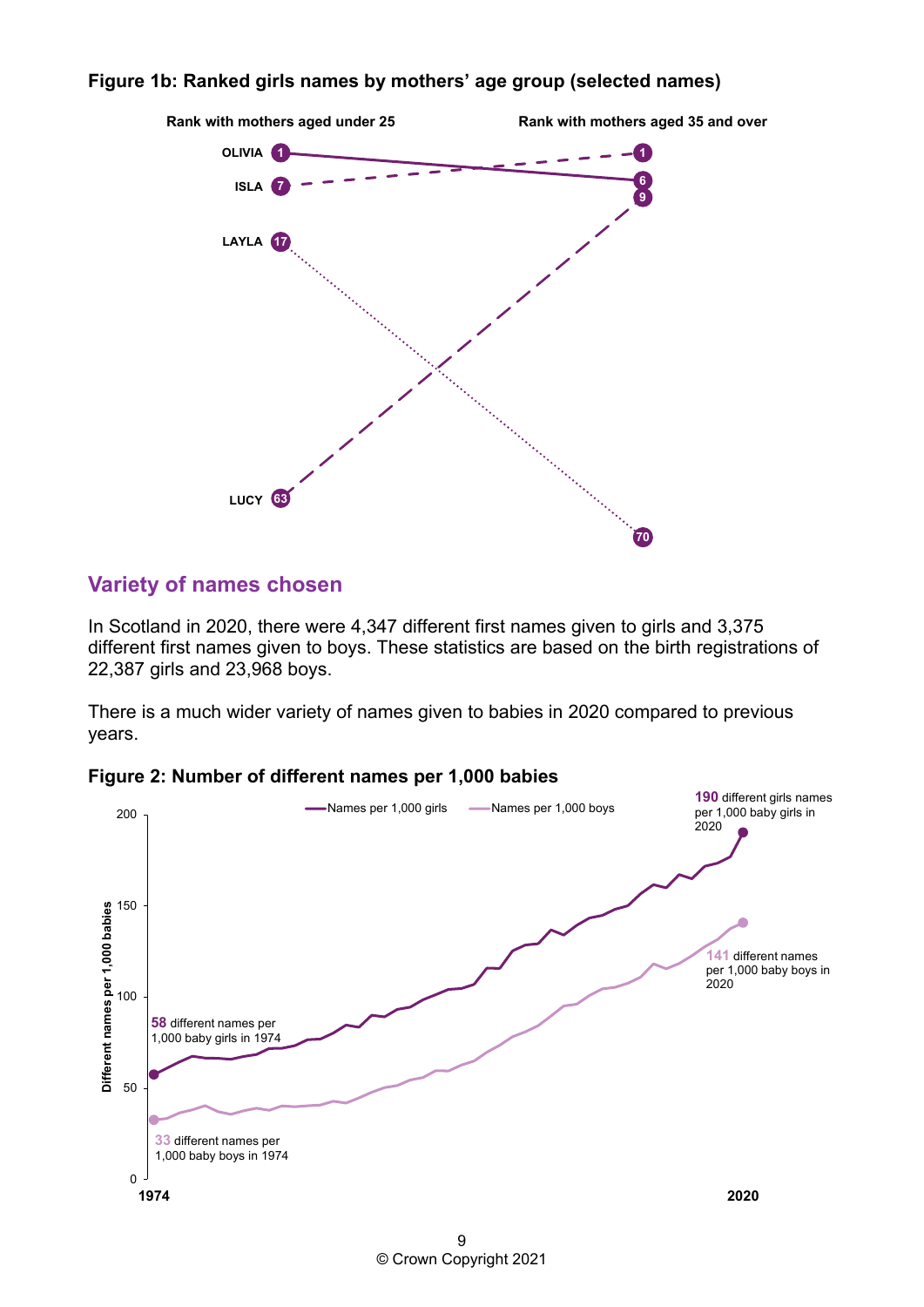Figure 2 shows how the variety of names given to babies has risen over the years, with the range of names given to girls being consistently larger than for boys. Babies born in 2020 will be much less likely to share their name with a classmate than their parents or grandparents were, when they go to school.

A random selection of 1,000 baby girls born in 2020 would have around 190 different names between them, meaning that any one baby would be likely to share their name with 4 others. For baby girls born in 1974, there would have been around 58 different names per 1,000 babies; meaning that any one baby would share their name with an average of 16 others.

Figure 3a and Figure 3b show how the popularity of the most common baby names and unique baby names have changed over time.

**Figure 3a: Most popular names and unique names (girls), 1974-2020**



In 2020, 1.5% of baby girls born in Scotland had the most common name (Isla), and 12.5% had a name that no other baby girl was given. The popularity of the most common name has generally decreased over time, with the name Laura being given to nearly one in every twenty-five girls born in 1983 (3.9%), more than twice as common as Isla is now.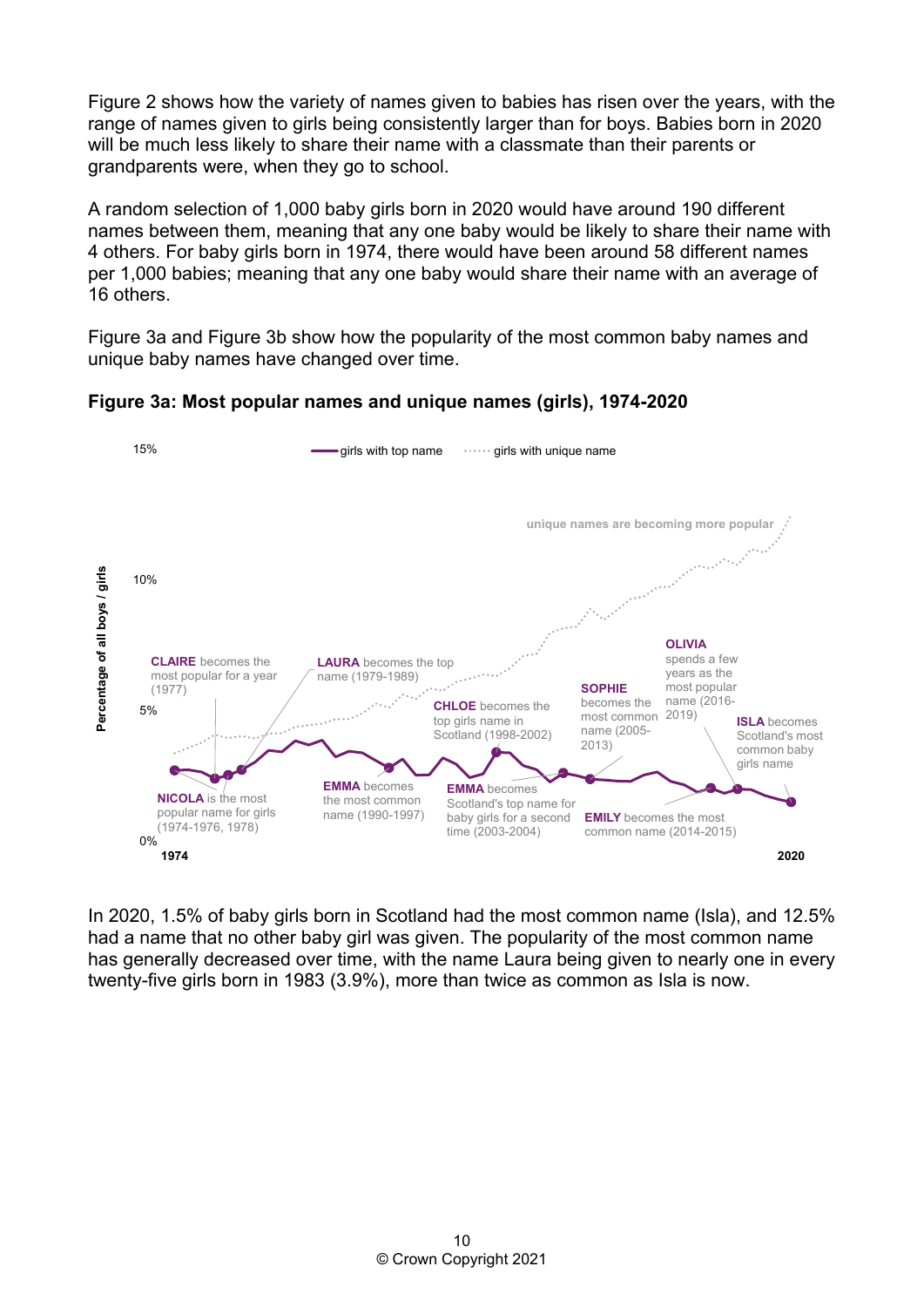## **Figure 2b: Most popular names and unique names (boys), 1974-2020**



The name Jack was given to 1.5% of boys born in 2020, while 8.8% of boys born shared their name with no other baby boy last year. Up until 1994, more boys were given the most common name for the year than were given unique names. In 1979, nearly 1 in 18 babies born was given the name David (5.7%), while around 1 in every 43 babies was given a unique name (2.3%).

## <span id="page-10-0"></span>**Names and popular culture**

Many names become popular due to appearing on TV or film, or due to a celebrity having this name.

The name Billie rose in popularity by 79% in the past two years with 34 baby girls being given this name in 2020. In the same time, Google searches in the UK for ["Billie" and](https://trends.google.com/trends/explore?date=all&geo=GB&q=%2Fg%2F11c75ypgws,Billie)  ["Billie Eilish"](https://trends.google.com/trends/explore?date=all&geo=GB&q=%2Fg%2F11c75ypgws,Billie) spiked, with the singer having her first number one single in the UK in early 2020.

Tommy has become a more common boys names in recent years, more than doubling in popularity in the past two years with 148 boys being given this name in 2020. It has been rising ever since 2015, when only 26 boys were given this name. The popularity of this name could be linked to two different sources. Tommy Shelby (Peaky Blinders) first appeared on TV screens in 2013, with the show rising in popularity in the following years. Tommy Fury appeared on Love Island in June 2019. Both names were [frequently](https://trends.google.com/trends/explore?date=all&geo=GB&q=%2Fg%2F11b72mf57t,%2Fg%2F11j10vp7tv,Tommy)  [searched on google in the past few years.](https://trends.google.com/trends/explore?date=all&geo=GB&q=%2Fg%2F11b72mf57t,%2Fg%2F11j10vp7tv,Tommy)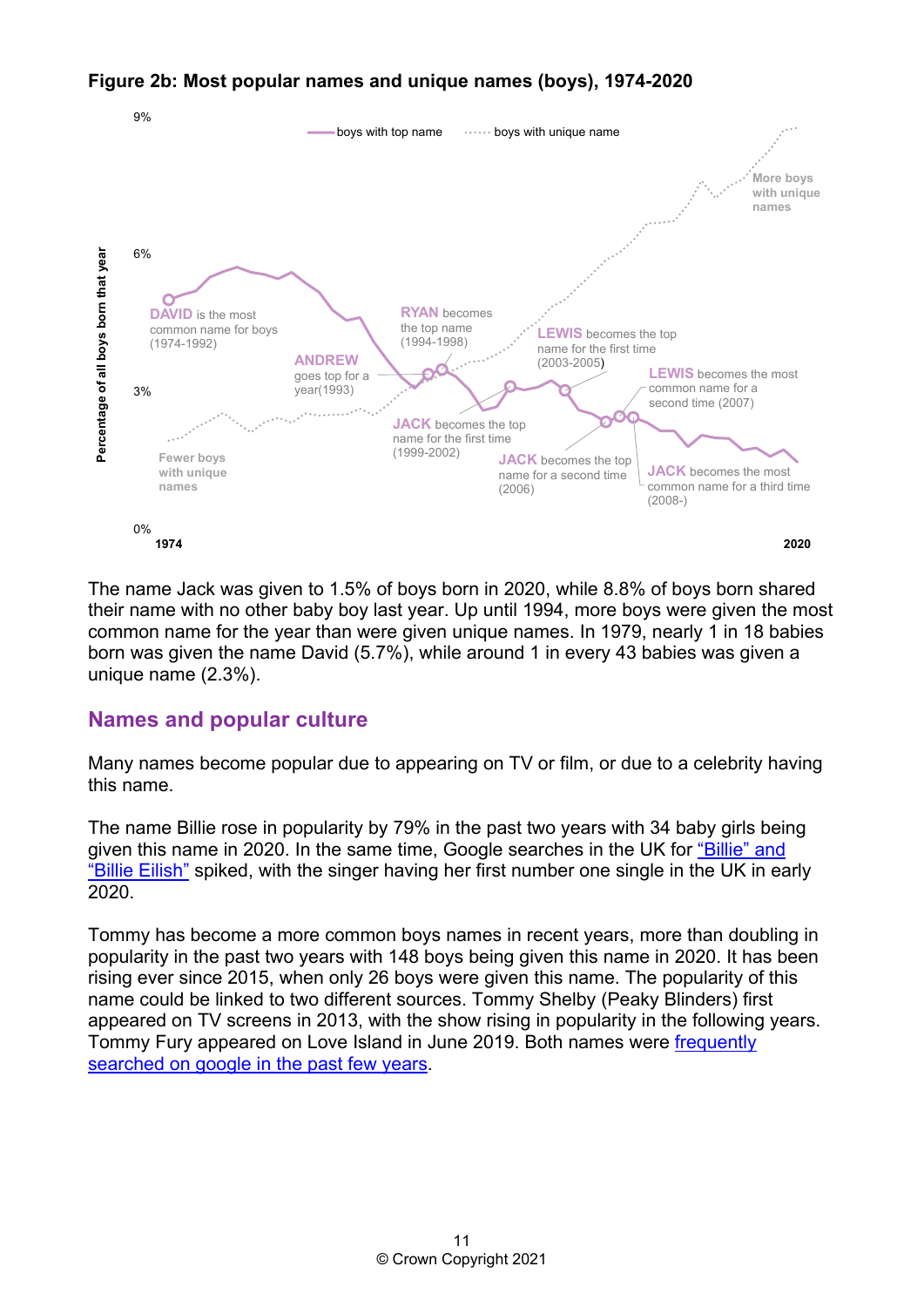# <span id="page-11-0"></span>**Names by area within Scotland**

The top girls' name, Isla, was the most common girls' name in a quarter of Scotland's council areas (eight out of thirty-two). The top boys' name, Jack, was also the top name in eight areas, with the only two areas to have both Isla and Jack as top or joint top being East Dunbartonshire and Aberdeenshire.

Isla was the top girls' name in eight council areas, Olivia was the most common, or joint most common, in seven. Emily was the most common, or joint most common, five areas; Freya and Ella were the most common or joint most common in four areas.

Jack was the top or joint top name in eight areas, with Harris top or joint top in five areas. Archie, Alexander and Oliver were top or joint top in four areas.